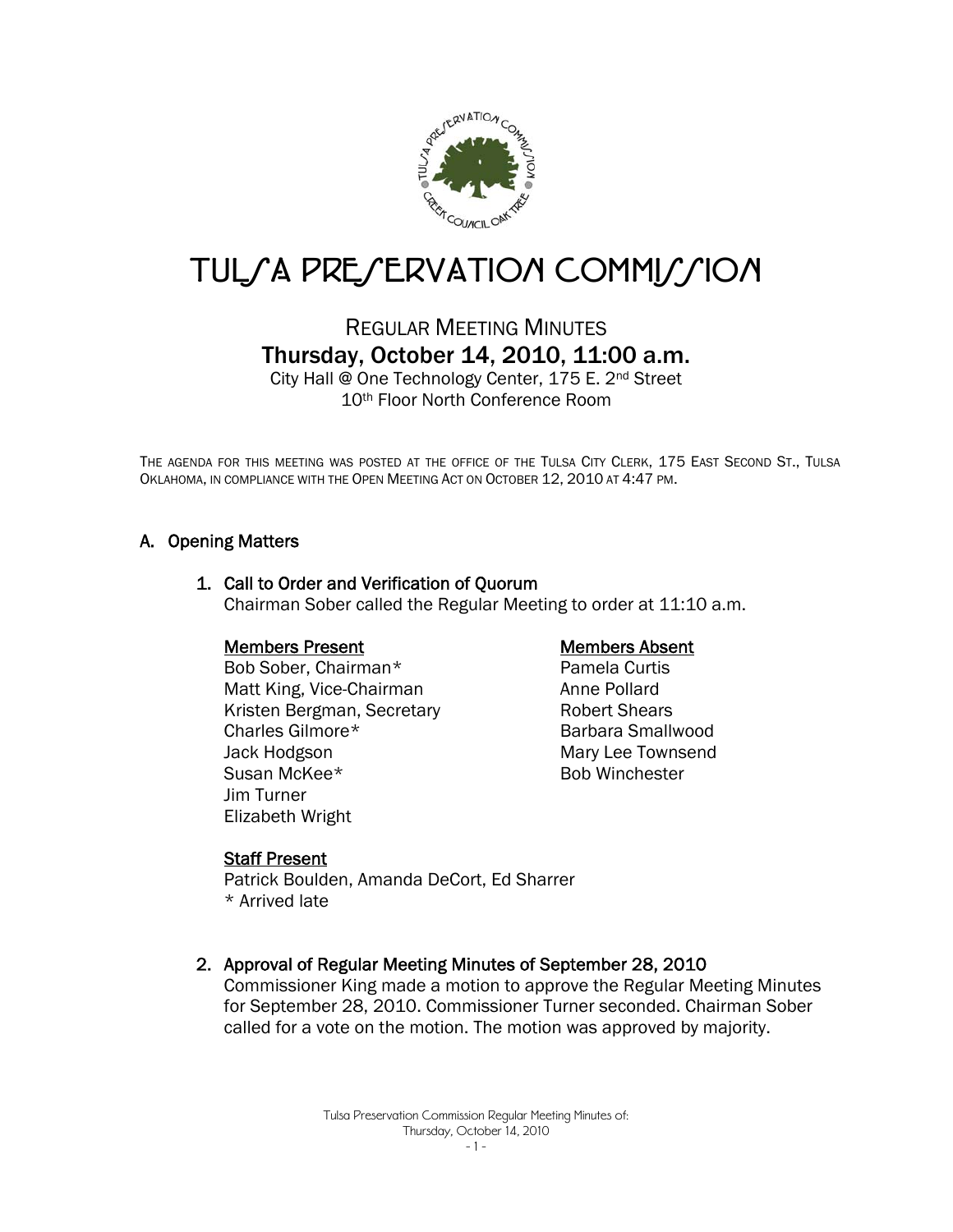## In Favor

Opposed None

Abstaining 1. Bergman 2. Wright

Not Present 1. McKee

- 1. Gilmore 2. Hodgson
- 3. King
- 4. Sober
- 5. Turner

# 3. Disclosure of Conflicts of Interest

No one reported a conflict of interest with the proposals on the agenda.

# B. Actionable Items

1. COA-10-029 / 1708 S. Newport Avenue (North Maple Ridge)

Applicant: Brendan McKnight

*Application Date: October 14, 2010*

Request: Restore front patio to original historic appearance by constructing decorative stucco walls and piers according to photographic evidence.

Mr. Sharrer presented Mr. McKnight's Certificate of Appropriateness application to the Commission and read the applicable guidelines for this district. Mr. McKnight was present to answer questions.

Commissioner Wright made a motion to approve the application with no conditions. Commissioner King seconded the motion. Chairman Sober asked for a vote on the motion.

|  |  |  | Vote: 1708 S. Newport Avenue |  |
|--|--|--|------------------------------|--|
|--|--|--|------------------------------|--|

| <b>Opposed</b> | <b>Abstaining</b> | <b>Not Present</b> |
|----------------|-------------------|--------------------|
| None           | None              | 1. McKee           |
|                |                   |                    |
|                |                   |                    |
|                |                   |                    |
|                |                   |                    |
|                |                   |                    |

- 6. Turner
- 7. Wright

The motion was Approved Unanimously by members present and voting. North Maple Ridge Guidelines cited: A1.0.2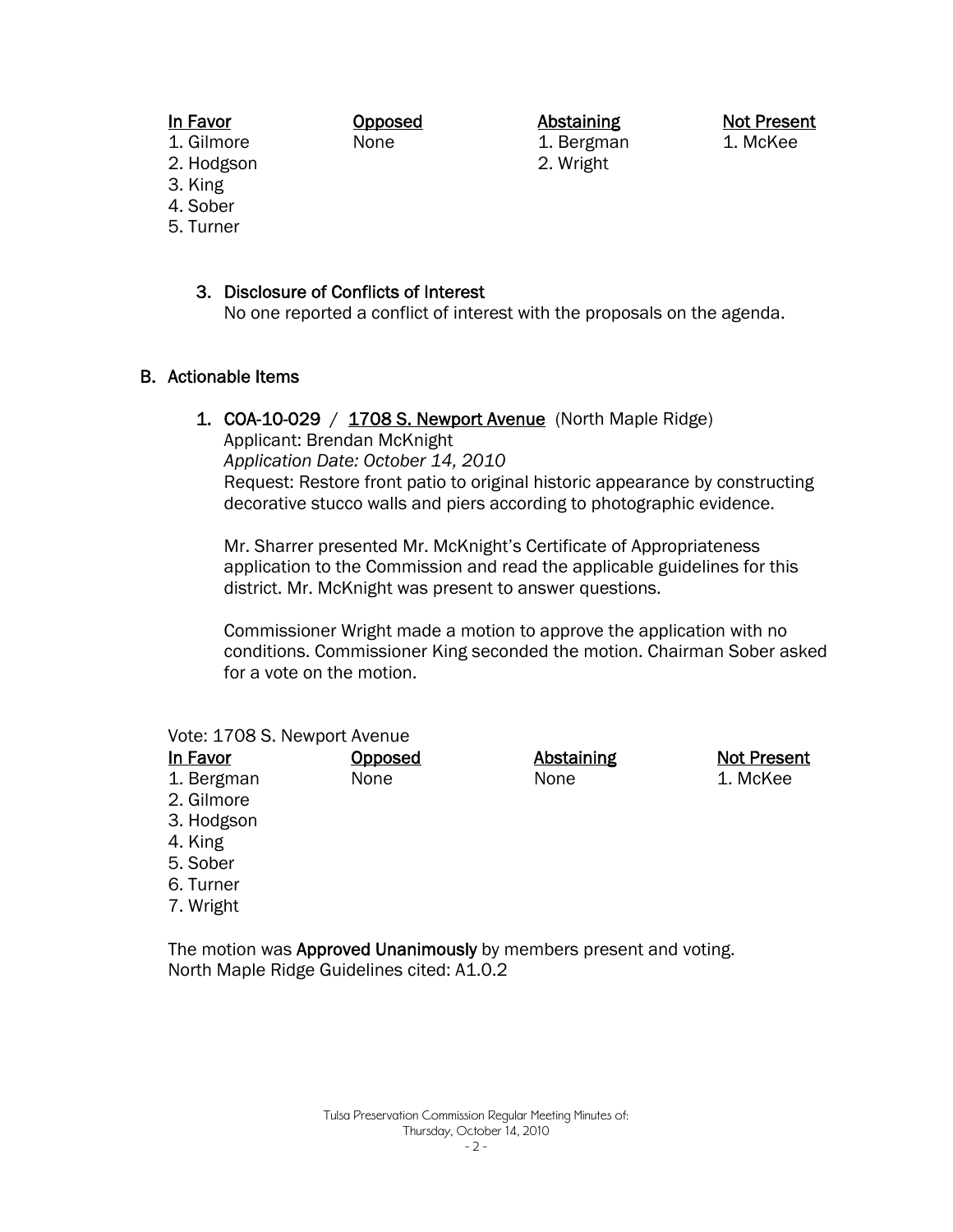# 2. COA-10-030 / 1507-1509 S. Gillette Avenue (Gillette)

Applicant: Howard Carpenter *Application Date: October 14, 2010*  Work started prior to COA application Request: Replace existing deteriorated 6/1 wood windows with new 6/1 vinyl windows.

Mr. Sharrer presented Mr. Carpenter's Certificate of Appropriateness application to the Commission and read the applicable guidelines for this district. Mr. Carpenter was not present.

Commissioner King made a motion to approve the application with no conditions. Commissioner Gilmore seconded the motion. Chairman Sober asked for a vote on the motion.

#### Vote: 1507-1509 S. Gillette Avenue

| <u>In Favor</u> | <b>Opposed</b> | <b>Abstaining</b> | <b>Not Present</b> |
|-----------------|----------------|-------------------|--------------------|
| 1. Bergman      | None           | None              | None               |
| 2. Gilmore      |                |                   |                    |
| 3. Hodgson      |                |                   |                    |
| 4. King         |                |                   |                    |
| 5. McKee        |                |                   |                    |
| 6. Sober        |                |                   |                    |
| 7. Turner       |                |                   |                    |
|                 |                |                   |                    |

8. Wright

The motion was Approved Unanimously by members present and voting. Gillette Guidelines cited: A1.2.1, A1.2.3, A1.2.4

# **3. COA-10-031** / **1763 S. Xanthus Avenue** (Yorktown)

Applicant: Martin R. Steinmetz *Application Date: October 14, 2010* Request: Remove existing deteriorated railroad tie retaining wall and construct new stucco retaining wall according to plans submitted.

Mr. Sharrer presented Mr. Steinmetz's Certificate of Appropriateness application to the Commission and read the applicable guidelines for this district. Mr. Steinmetz was not present.

After the presentation, several Commissioners expressed concerns over the selection of stucco as the finish material for the proposed wall since the historic retaining walls on that block of South Xanthus Avenue are all stone. Further analysis of the broader Yorktown district found over 20 native stone retaining walls and only one stucco retaining wall.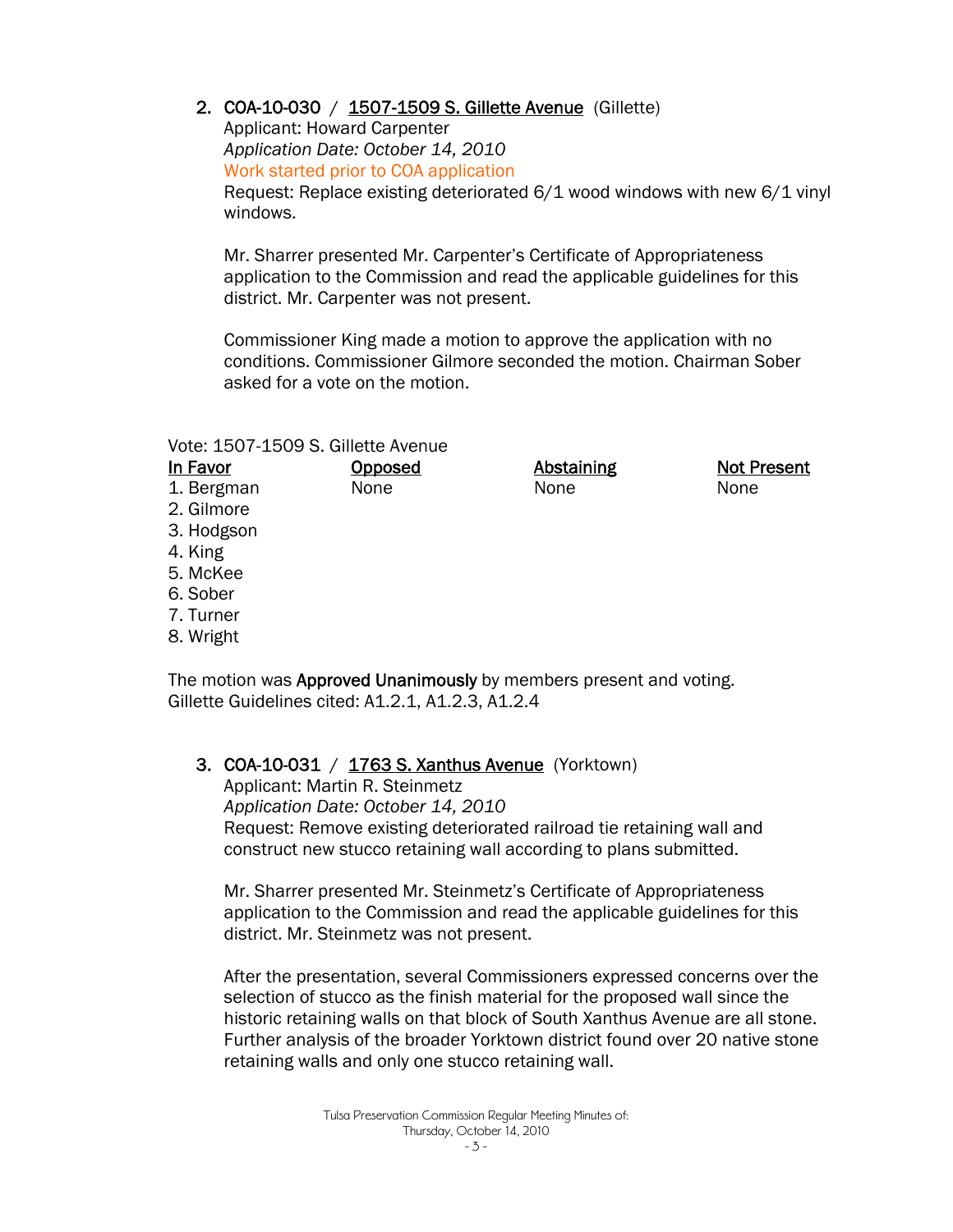Commissioner Gilmore made a motion to deny the application and requested staff pass along to Mr. Steinmetz the Commission's concerns over the stucco material. Commissioner King seconded the motion. Chairman Sober asked for a vote on the motion.

> Abstaining None

Not Present

None

#### Vote: 1763 S. Xanthus Avenue

| In Favor   |
|------------|
| 1. Bergman |

- **Opposed** None
- 
- 2. Gilmore
- 3. Hodgson
- 4. King
- 5. McKee
- 6. Sober
- 7. Turner
- 8. Wright

The motion to **deny** was **Approved Unanimously** by members present and voting. Yorktown Guidelines cited: B1.1.3

### 4. COA-10-032 / 1628 S. Victor Avenue (Yorktown)

Applicant: Travis Smith *Application Date: October 14, 2010* Request: Install vintage light fixture at front entry.

Mr. Sharrer presented Mr. Smith's Certificate of Appropriateness application to the Commission and read the applicable guidelines for this district. Mr. Smith was not present.

Commissioner Wright made a motion to approve the application with no conditions. Commissioner King seconded the motion. Chairman Sober asked for a vote on the motion.

#### Vote: 1708 S. Newport Avenue

| In Favor   | <u>Opposed</u> | Abstaining | <b>Not Present</b> |
|------------|----------------|------------|--------------------|
| 1. Gilmore | 1. Bergman     | None       | None               |
| 2. Hodgson |                |            |                    |
| 3. King    |                |            |                    |
| 4. McKee   |                |            |                    |
| 5. Sober   |                |            |                    |
| 6. Turner  |                |            |                    |
| 7. Wright  |                |            |                    |
|            |                |            |                    |

The motion was Approved by Majority by members present and voting. Yorktown Guidelines cited: A1.0.1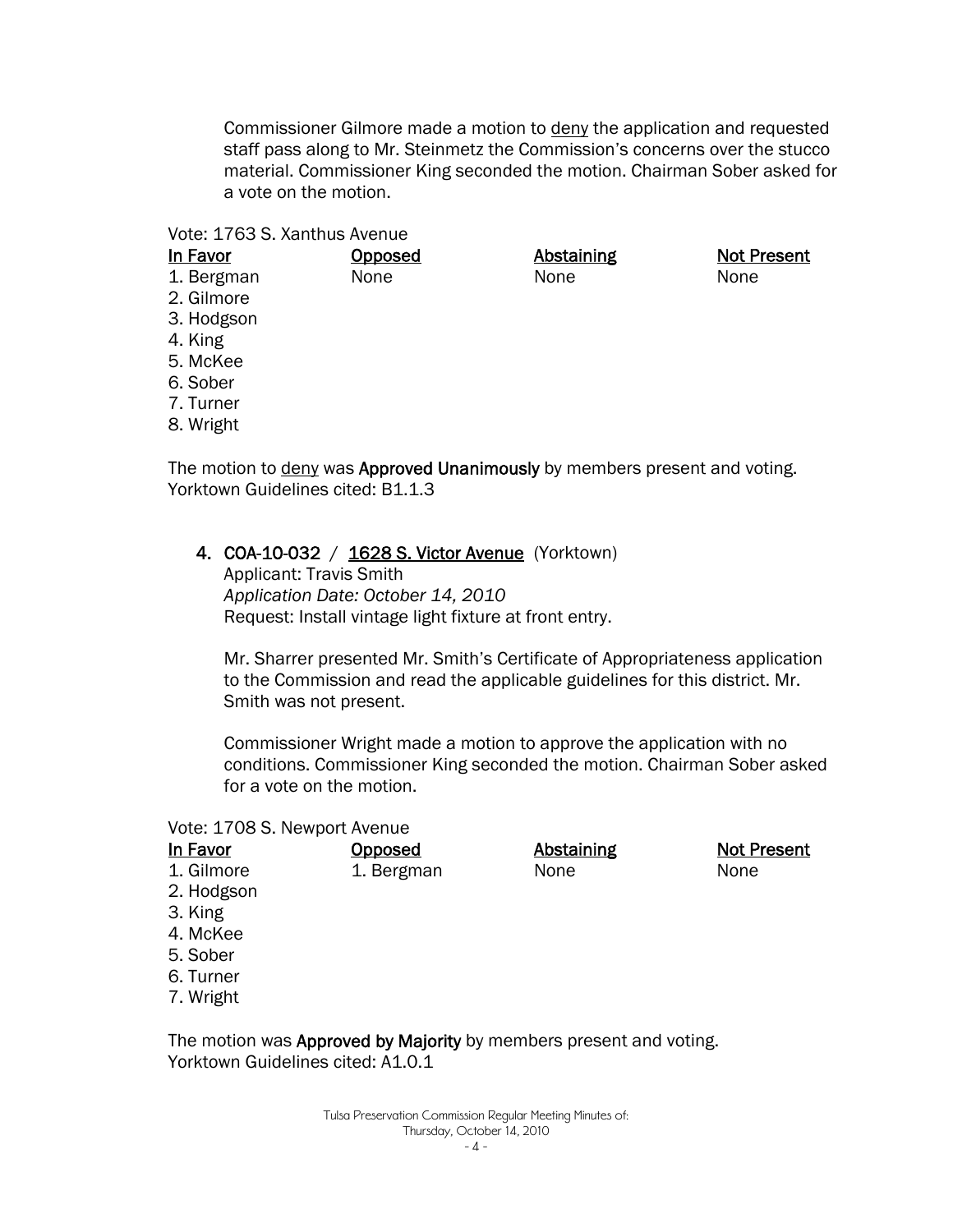# C. Presentations and Reports

#### 1. Discussion on Requirements for HP Zoning District Applications Speaker: Clayton Vaughn

Mr. Vaughn thanked the Commission for hearing his concerns regarding the process that neighborhoods must follow when requesting HP Zoning from the City of Tulsa. Mr. Vaughn, a resident of the Sunset Park addition of the Maple Ridge Historic District, noted that in order for the TPC to recommend to the Tulsa Metropolitan Area Planning Commission that an HP Zoning Overlay be granted to an area, at least 60% of the property owners must return a ballot in favor of the zoning change. In the hypothetical case of 150 properties considering HP Zoning, 90 "yes" ballots must be submitted to meet the requirements.

Mr. Vaughn expressed his objection to this requirement – that non-responses have the same effect as a "no" vote, which he believes is "undemocratic". He noted that in all other elections, only the votes cast are counted. Mr. Vaughn believes that non-responses should not be counted when gauging neighborhood interest in HP Zoning. Additionally, he believes that an option to "abstain" should not be provided on the ballots mailed to homeowners.

Commissioner Townsend suggested that some minimum percentage of the affected property owners should return a ballot in order to effectively gauge neighborhood interest in the proposed zoning change.

Chairman Sober asked Rules and Regulations Committee Chairman Charlie Gilmore to hold a meeting to discuss the requirements in question and come back to the full Commission with recommendations.

### 2. Staff Report

Ms. DeCort reported that the Brady Historic District has officially been listed in the National Register of Historic Places, the first such district in downtown Tulsa. She also noted the Casa Loma Hotel was listed in the National Register. Ms. DeCort circulated the 2011 Meeting Schedule and a planning calendar of CLG requirement deadlines. She also recapped various outreach efforts, including the HP Zoning notification postcard that was mailed last month.

# 3. Chair Report

Chairman Sober reported that a Memorandum of Consensus was forwarded from the City Council to the Mayor's Office requesting a small area plan for the Utica Avenue corridor. He also noted the need to follow up on the progress of the request for a study of the Zoning Code relating to the boundaries of HP Zoning districts.